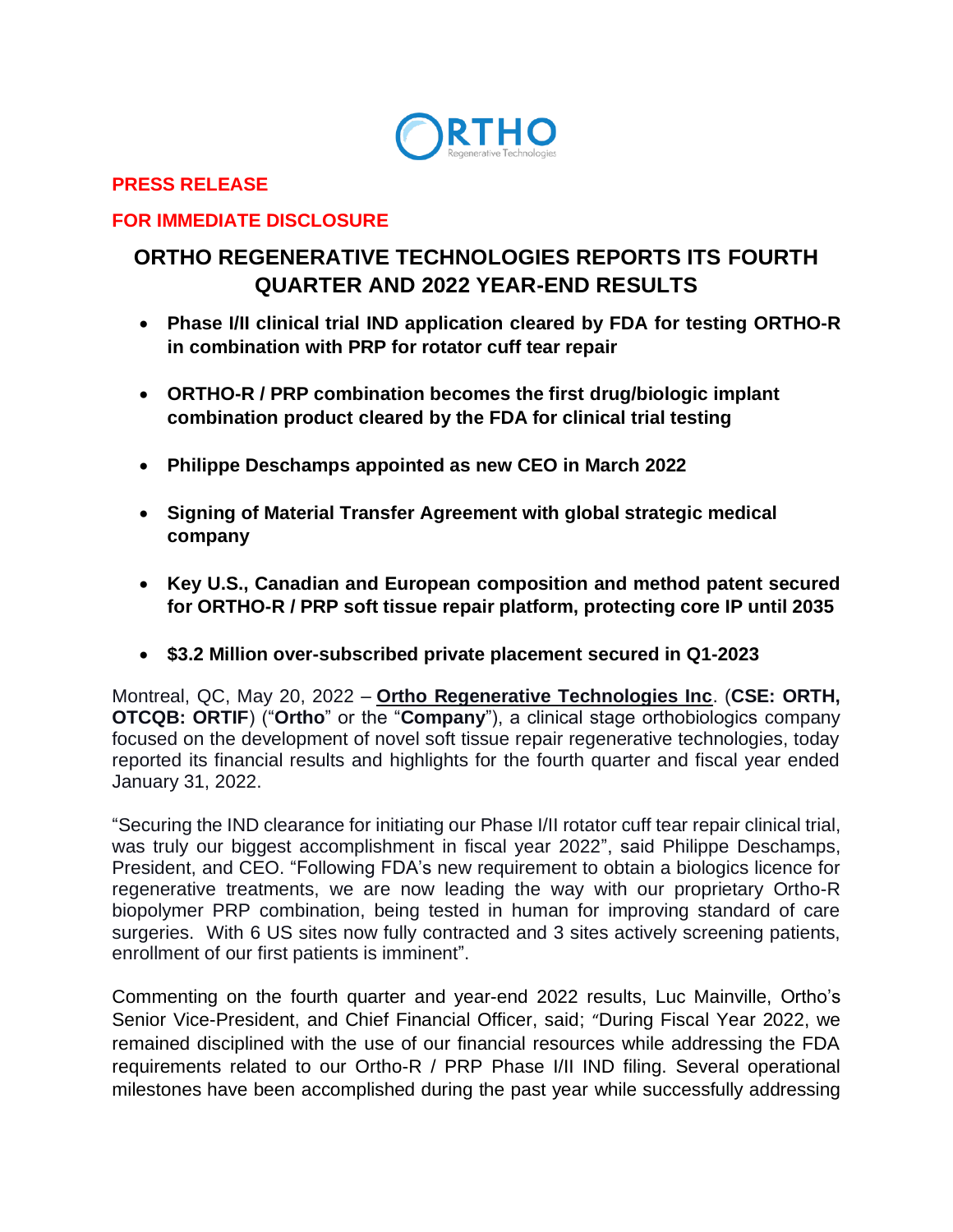the FDA's clinical hold, including the production of our cGMP clinical trial material, successful prosecution of our key patents in the US, Canada and Europe, the qualification, and negotiations with our 10 U.S. clinical sites. With the recent closing of our oversubscribed \$3.2 million private placement, Ortho is now well positioned to accelerate Phase I/II clinical trial activities and solidify its position as the leading player in the dynamic regenerative medicine market".

# **Fourth Quarter and Year-End 2022 ORTHO-R Program Highlights**

- In December 2021, the Company was cleared by the U.S. Food and Drug Administration ("FDA") to proceed with its Phase I/II U.S clinical trial to evaluate the safety and efficacy of ORTHO-R in combination with PRP as an adjunct treatment to standard of care surgery in rotator cuff tear repair following the lift of the clinical hold;
- In June 2021, the Company received a clinical hold letter from the U.S. Food and Drug Administration ("FDA") related to its Investigational New Drug (IND) application to begin a Phase I/II clinical trial with ORTHO-R / PRP; and
- In April 2021, the Company submitted an IND application to the U.S. Food and Drug Administration for the initiation of a Phase I/II clinical trial with ORTHO-R / PRP for rotator cuff tear repair.

# **Fourth Quarter and Year-End 2022 Corporate Highlights**

- In December 2021, the Company closed a non-brokered \$1.05 million private placement offering of unsecured convertible note units, with \$380,250 of Insiders' subscriptions and issued 1,075 Note Units at a price of \$975 per Note Unit;
- In July 2021, the Company amended three series of debentures and warrants to extend their respective maturity dates from 24 months after their respective dates of issuance to May 1, 2023. The conversion price of the debentures, the exercise price and other terms of the Warrants remain unchanged;
- In June 2021, the Company appointed Messrs. Howard Walthall and Tim Cunningham to its Board of Directors;
- In April 2021, the Company secured a \$150,000 government grant to support ongoing ORTHO-R research over the next 2 years;
- In March 2021, the Company announced that its common shares were eligible for electronic clearing and settlement through the Depository Trust Company ("DTC") in the United States; and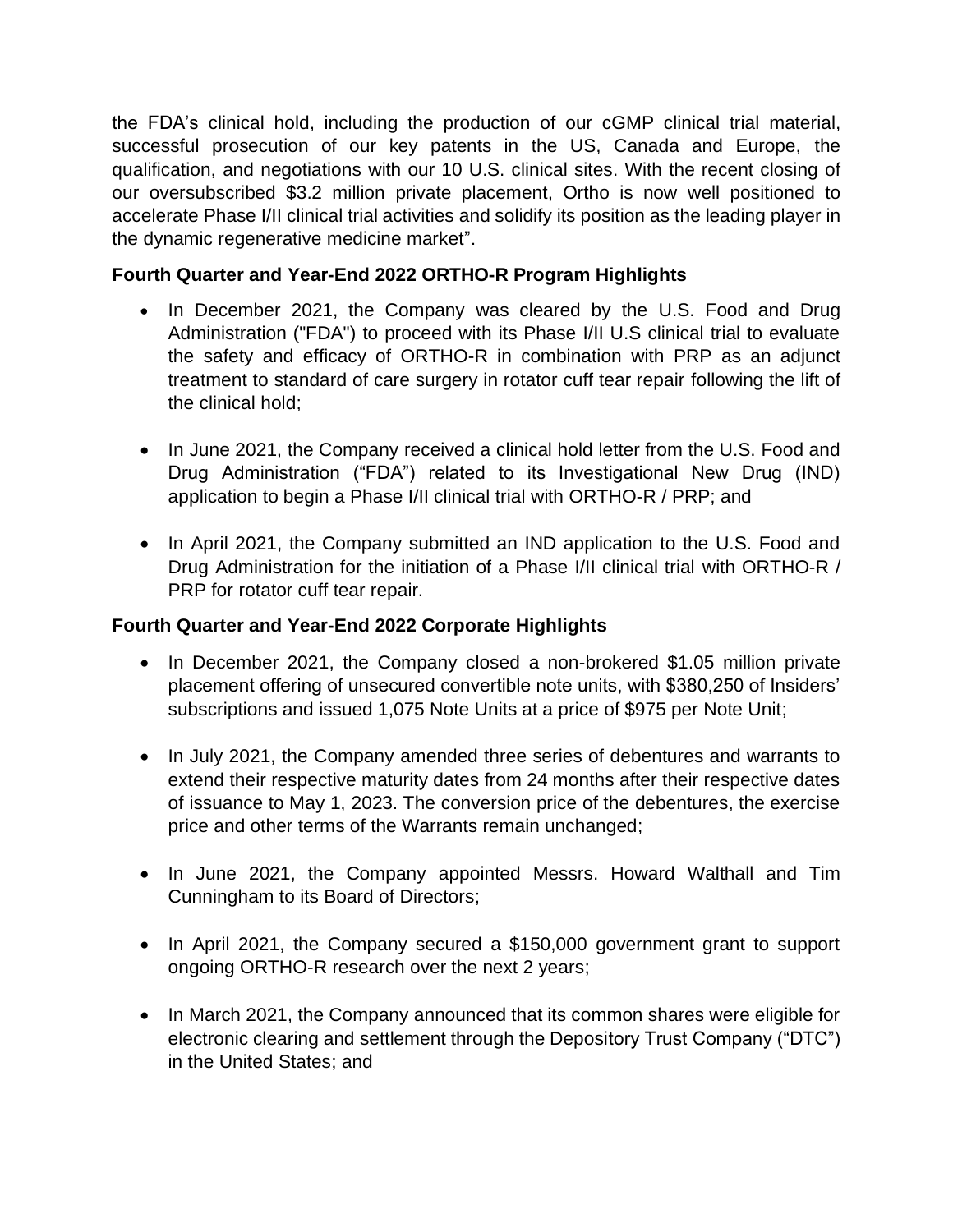• In February 2021, the Company appointed Patrick O'Donnell to its Board of Directors and announced the retirement of Prof. Michael Buschmann and Prof. Caroline Hoemann from its Board of Directors.

# **Fourth Quarter and Year-End 2022 Subsequent Events**

- In May 2022, the Company issued 500,000 warrants with an exercise price of \$0.35 per Common Share and expiring April 30, 2023 as compensation to nonrelated parties providing social media support and other corporate services;
- In May 2022, the Company received a key U.S., Canadian and European composition and method patent from the U.S. Patent and Trademark Office for its ORTHO-R soft tissue repair platform protecting its core IP until 2035;
- In April 2022, the Company closed an oversubscribed non-brokered private placement and issued 16,000,000 Units at a price of \$0.20 per Unit for total gross proceeds of \$3.2 million with approximately \$560,000 of Insiders' subscriptions. Each Unit consisted of one (1) Class A share of the Company and one Common share purchase warrant exercisable into one (1) Share in the capital of the Company at the price of \$0.35 per Warrant Share for a period of 24 months from closing;
- In April 2022, the Company granted 2,000,000 share purchase options (the "Options") and 551,938 Restricted Share Units ("RSU") to its CEO, Philippe Deschamps. 50% of the Options and RSU's will vest annually and equally over the first 3 years following the Date of Grant. The balance of the Options and RSU's will vest based on achievements of predetermined operational and corporate milestones;
- In March 2022, the Company appointed Philippe Deschamps as its new Chief Executive Officer following the retirement of Mr. LeDuc; and
- In February 2022, the Company entered into a Material Transfer Agreement with an undisclosed, industry-leading, global strategic medical company for the exclusive use of their proprietary platelet-rich plasma system in its ORTHO-R rotator cuff tear repair, phase I/II U.S. clinical trial.

#### **Fourth Quarter and Year-End 2022 Financial Statements and MD&A**

Ortho's financial statements and Management's Discussion and Analysis for the threemonth and year-end periods ended January 31, 2022, are available on SEDAR at [www.sedar.com](http://www.sedar.com/)**.**

#### **About Ortho Regenerative Technologies Inc.**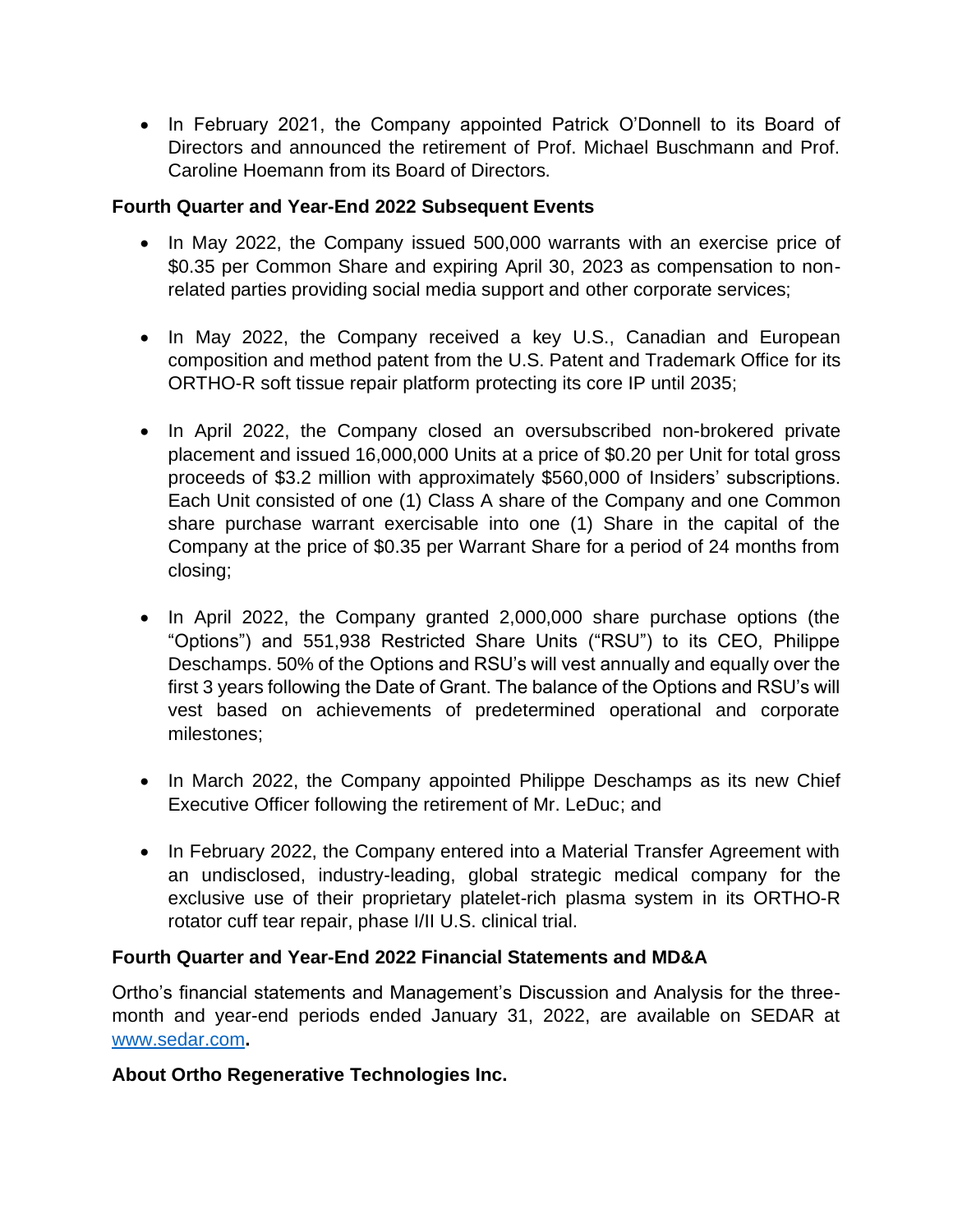Ortho is a clinical stage orthobiologics company dedicated to the development of novel therapeutic soft tissue repair technologies to dramatically improve the success rate of orthopedic and sports medicine surgeries. Our proprietary RESTORE technology platform is a proprietary muco-adhesive Chitosan-based biopolymer matrix, specifically designed to deliver biologics such as Platelet-Rich Plasma (PRP) or Bone Marrow Aspirate Concentrate (BMAC), to augment and guide the regeneration of new tissue in various musculoskeletal conditions. ORTHO-R, our lead Chitosan-PRP hybrid drug/biologic implant combination product, is formulated and designed to increase the healing rates of occupational and sports related injuries to tendons, meniscus and ligaments. Other formulations are being developed for tendinopathies, bone void filling and osteoarthritis treatment. The proprietary Chitosan-PRP combination ORTHO-R implant can be directly applied into the site of injury by a surgeon during a routine operative procedure without significantly extending the time of the surgery and without further intervention. Considering the significant potential of our technology platform, Ortho continues to assess new therapeutic target uses outside of the soft tissue repair field. Further information about Ortho is available on the Company's website at www.orthorti.com and on SEDAR at www.sedar.com. Also follow us on LinkedIn and Twitter.

# **Forward-Looking Statements**

This news release may contain certain forward-looking statements regarding the Company's expectations for future events. Such expectations are based on certain assumptions that are founded on currently available information. If these assumptions prove incorrect, actual results may differ materially from those contemplated by the forward-looking statements contained in this press release. Factors that could cause actual results to differ include, amongst others, uncertainty as to the final result and other risks. The Company disclaims any intention or obligation to publicly update or revise any forward-looking statements, whether as a result of new information, future events or otherwise, other than as required by security laws.

NEITHER THE CANADIAN SECURITIES EXCHANGE NOR ITS REGULATIONS SERVICES PROVIDER HAVE REVIEWED OR ACCEPT RESPONSIBILITY FOR THE ADEQUACY OR ACCURACY OF THIS RELEASE.

# **Contacts**

# **Company**

Philippe Deschamps, President and Chief Executive Officer, 614-596-2597 [deschamps@orthorti.com](mailto:deschamps@orthorti.com)